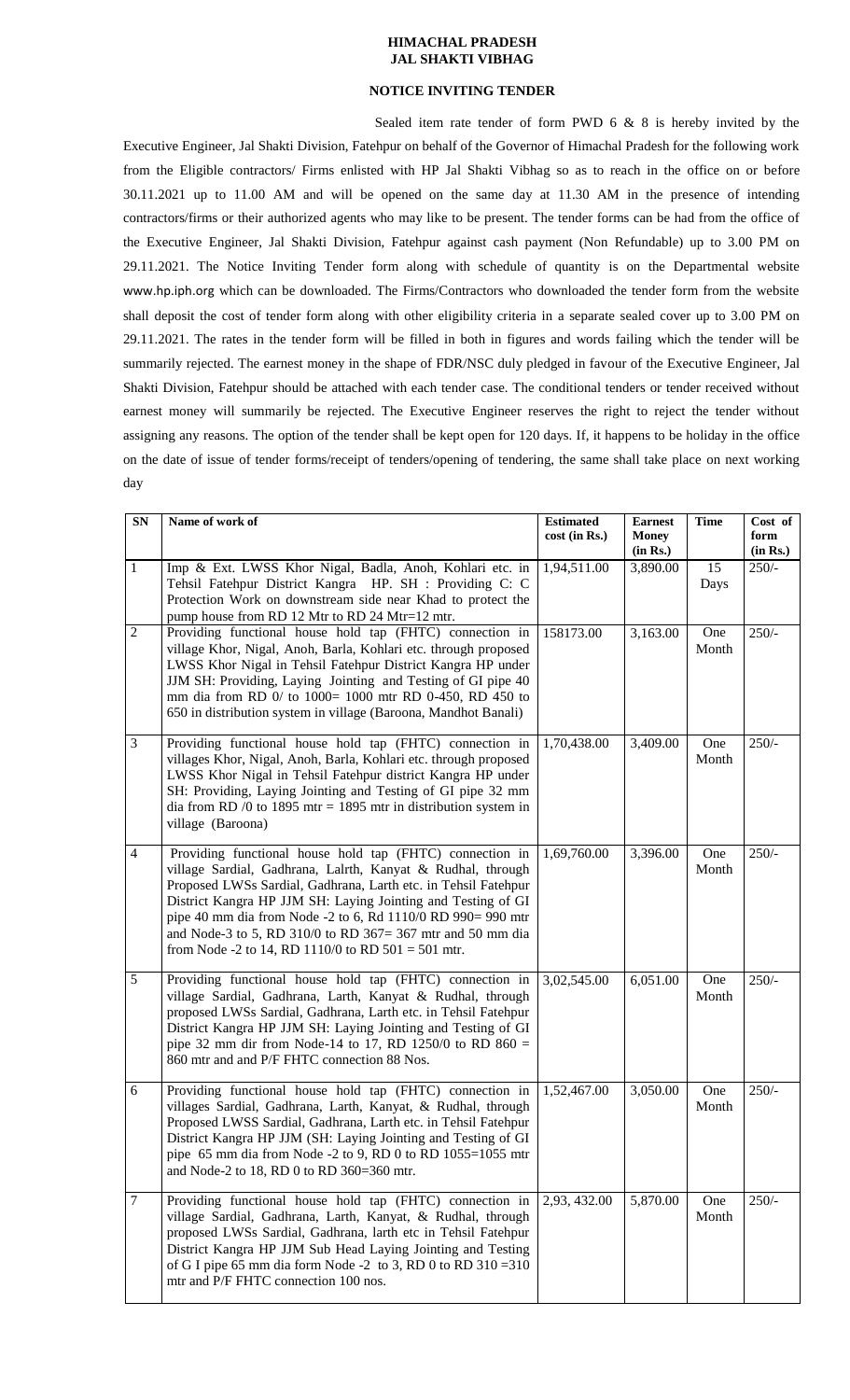| $\overline{8}$ | Providing functional house hold Tap (FHTC) connection in<br>village Khor, Nigal, Anoh, Barla, Kohlari etc. through proposed<br>LWSS Khor Nigal in Tehsil Fatehpur district Kangra HP under<br>JJM SH: Providing Laying Jointing and Testing of GI pipe 40<br>mm dia from RD 0/ to $650 = 650$ mtr (Nose 5-115) RD 0-960,<br>Node -5-109 (Node -5-115 $&$ 5-109) in distribution system in<br>village Jalal & Ghaith                                                                              | 1,54,531.00 | 3,090.00 | One<br>Month   | $250/-$ |
|----------------|--------------------------------------------------------------------------------------------------------------------------------------------------------------------------------------------------------------------------------------------------------------------------------------------------------------------------------------------------------------------------------------------------------------------------------------------------------------------------------------------------|-------------|----------|----------------|---------|
| 9              | Providing functional house hold tap (FHTC) connection in<br>village Sardial, Gadhrana, Larth, Kanyat, & Rudhal, through<br>proposed LWSS Sardial, Gadhrana, Larth etc. in Tehsil Fatehpur<br>District Kangra HP JJM SH: Laying Jointing and Testing of GI<br>pipe 32 mm dia from Node-3 to 4, RD 310 to RD 610 = 300 mtr<br>and Node No-6 to 7, RD 990 to RD $1250 = 260$ mtr, Node-14 to<br>16 RD 1250/0 to RD 1108 = 1108 mtr, Node-9 to 12 RD 1855/0<br>to RD $650=650$ mtr Total = 2318 mtr. | 1,98,770.00 | 3,976.00 | One<br>Month   | $250/-$ |
| 10             | Providing functional house hold Tap(FHTC) connection in<br>villages Khor, Nigal, Anoh, Barla, Kohlari etc. through proposed<br>LWSS Khor Nigal in Tehsil Fatehpur District Kangra HP under<br>SH: Providing Laying jointing and testing of GI pipe 40 mm dia<br>from RD/ 420 to $650 = 230$ mtr, GI pipe 50 mm dia from RD/0 to<br>1450 mtr = 1450 in distribution system in village (Mandhot)                                                                                                   | 1,72,825.00 | 3,457.00 | One<br>Month   | $250/-$ |
| 11             | Annual repair and maintenance of LWSS Manoh Sihal under<br>JSV Division, Fatehpur SH: Outsourcing of field staff for<br>running and operation of pumping machinery of LWSS Manoh<br>Sihal for 6 Month                                                                                                                                                                                                                                                                                            | 2,30,362.00 | 4,607.00 | One<br>Month   | $250/-$ |
| 12             | Annual repair and maintenance of various LWSS tube wells<br>under JSV Division Fatehpur SH: Outsourcing of field staff for<br>running and operation of pumping machinery of tube well<br>Kukhnara for one year.                                                                                                                                                                                                                                                                                  | 3,19,184.00 | 6,384.00 | Three<br>Year  | $250/-$ |
| 13             | Annual repair and maintenance of various LWSS Tube Wells<br>under JSV Division, Fatehpur SH: Outsourcing of field staff for<br>running and operation of pumping machinery of LWSs Samlet<br>for one year.                                                                                                                                                                                                                                                                                        | 2,79,381.00 | 5,588.00 | Three<br>Year  | $250/-$ |
| 14             | Annual repair and maintenance of various LWSS Tube Wells 3,19,184.00<br>under JSV Division, Fatehpur SH: Outsourcing of field staff for<br>running and operation of pumping machinery of LWSS Samlet<br>from T/Well Gadhrana for one year.                                                                                                                                                                                                                                                       |             | 6,384.00 | One<br>Year    | 250/    |
| 15             | C/o CAD work of Tube Well Sujjal in Tehsil Fatehpur district<br>Kangra HP (Under HIMCAD) SH: Laying Jointing and Testing<br>of HDPE Pipe 160 mm dia = $540$ RMT C/o 5 No. RCC outlets<br>and 7 No. Chambers in the distribution network                                                                                                                                                                                                                                                          | 3,13,255.00 | 6,265.00 | Three<br>Month | $250/-$ |
| 16             | C/o CAD work of Tube Well Sujjal in Tehsil Fatehpur district<br>Kangra HP (Under HIMCAD) SH: Laying Jointing and Testing<br>of HDPE Pipe 125 mm dia = $250$ RMT 140 mm dia = $580$ Rmt<br>C/o 4 No. RCC outlets and 4 No. Chambers in the distribution<br>network.                                                                                                                                                                                                                               | 3,89,796.00 | 7,796.00 | Three<br>Month | $250/-$ |
| 17             | C/o CAD Work of Tubewell Takoki Kukrina in Tehsil Fatehpur<br>District Kangra HP (Under HIMCAD) SH: Laying Jointing and<br>Testing of HDPE pipe 110 mm dia = $45$ RMT 125 mm dia = $102$<br>Rmt 140 mm dia = 265 Rmt C/o 3 No. RCC outlets and 3 No.<br>Chambers in the distribution network                                                                                                                                                                                                     | 2,16,604.00 | 4,332.00 | Three<br>Month | $250/-$ |
| 18             | C/o CAD Work of Tubewell Takoki Kukrina in Tehsil Fatehpur<br>District Kangra HP (Under HIMCAD) SH: Laying Jointing and<br>Testing of HDPE pipe 160 mm dia = 668 RMT 180 mm dia =<br>150 Rmt C/o 4 No. RCC outlets and 12 No. Chambers in the<br>distribution network                                                                                                                                                                                                                            | 4,40,805.00 | 8,816.00 | Three<br>Month | $250/-$ |
| 19             | R/M of Tube Well Hara in Tehsil Fatehpur District Kangra HP<br>SH; Supply, Installation ,Testing and commissioning of Engery<br>saving variable frequency starter panel for submersible pump<br>(Automation of T/Well)                                                                                                                                                                                                                                                                           | 3,38.962.00 | 6,779.00 | One<br>Month   | $250/-$ |

## **TERMS AND CONDIDTIONS**

- 1. The application for issue of tender form will be entertained **up to 27.11.2021** along with cost of form and tender form and the same will be issued **on 29.11.2021 up to 3.00 PM** against application received till **27.11.2021 up to 5.00 PM.**
- 2. The tenders received without earnest money will summarily be rejected.
- 3. Copy of the valid exemption letter, in case, the Contractor/ Firm has deposited lump sum amount with the Engineer-in-Chief/ Chief Engineer/ Superintending Engineer of Jal Shakti Vibhag. He will be exempted from payment of earnest money in individual case for the work allocated in different parts of the State at the time of tendering. This facility will be limited to two times of the deposited amount in single or more tenders. If the Contractor/ Firm has already availed this facility, he has to deposit the earnest money up to the balance amount up to the limit, it falls short of requirement of the bid after adjusting the limit of the double the amount